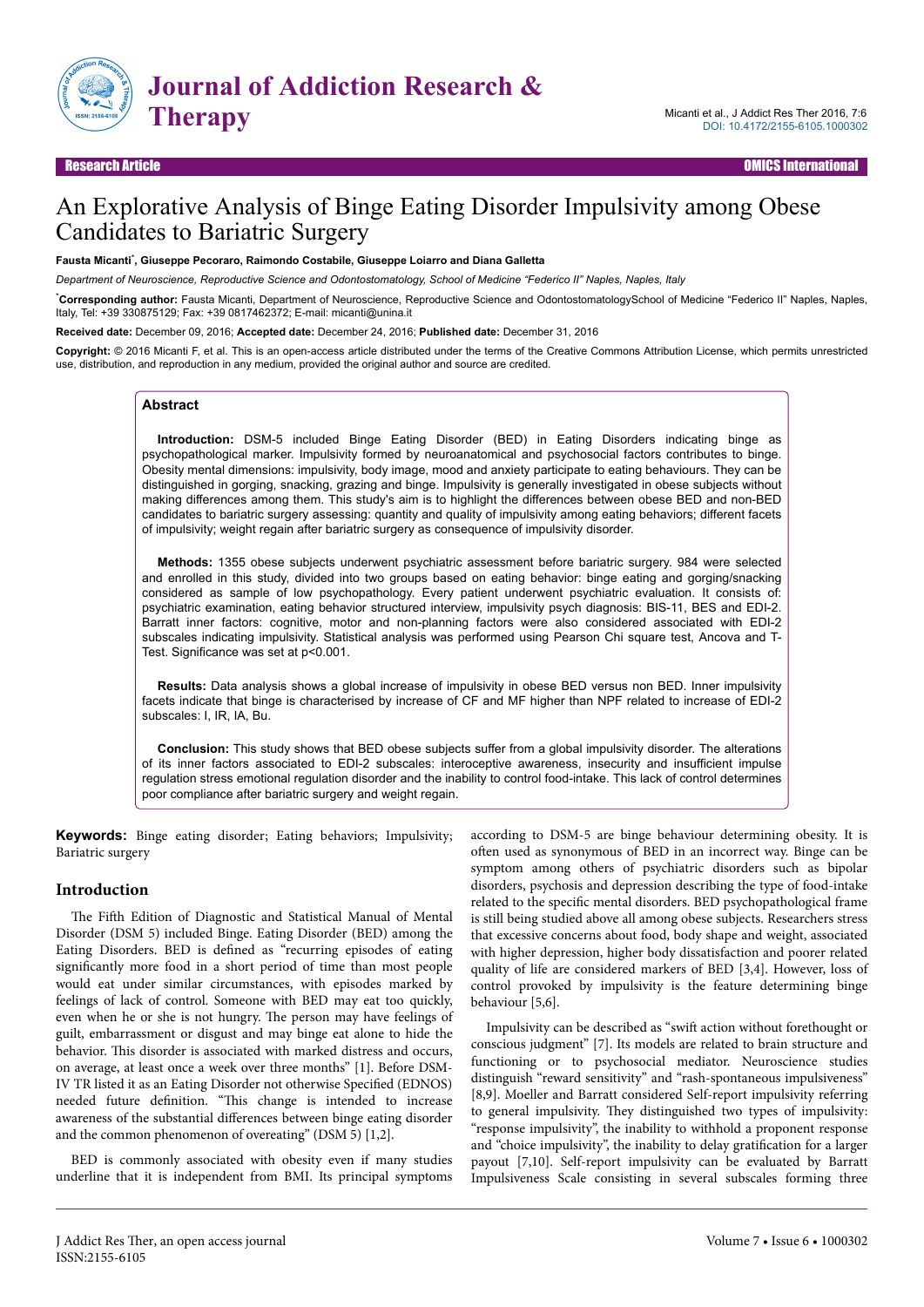factors: attentional impulsivity (CF), motor impulsivity (MF), nonplanning impulsivity (NFP) [11]. Attentional impulsivity is defined as the inability to focus attention or concentrate. Its score seems positively related to volumes of the left medial frontal gyrus, right medial frontal gyrus and left middle frontal gyrus. In BED subjects attentional impulsivity "was related to decreased response inhibition performance and hypoactivity in the prefrontal control network, which was activated when response inhibition was required" [12,13]. Motor impulsivity indicates acting without thinking and it is related to the reward system connected to decision making. Neuroimaging studies show that BED subjects have an increase of activation in food reward regions testifying the difficulty in receiving, processing and integrating body signals. Motor impulsivity, also named response or rapidresponse impulsivity, refers to impairment in the ability to stop motor responses following changes in environmental circumstances [14,15]. Non-planning impulsivity is lack of future orientation or forethought and is related positively to the volumes of the left anterior cingulates gyrus, right middle cingulates gyrus, left middle cingulates gyrus and right orbital frontal gyrus [16]. The differences of impulsivity between obese BED and obese non-BED are not yet clearly defined above all because many studies compare BED to the obese population in general without any distinction of the type of food-intake [17]. Furthermore, there are few studies that consider the difference between BED and binge behaviour [5,18]. Нe latter can be a symptom of psychiatric or genetic disorders such as bipolar disorder, schizophrenia, Prader Willi and its characteristics can belong to the primary psychopathology or be related to craving [19-24]. Binge in obese BED is associated to food addiction and Impulse control disorder even if the relationship between them is still unclear. Similar to addictive disorders, binge eaters are also less successful in delaying gratification of rewards [25,26]. Schulte stresses that BED and addictive disorders are "marked by loss of control over consumption, continued excess use despite negative consequences, and repeated, failed attempts to cut down on consumption" [27]. Many studies on obesity investigate the different type of food-intake expressed by the eating behaviors. They are: gorging, snacking, grazing, sweet eat-eating and binge distinguished according with the food intake rhythm. Gorging is defined as eating a large amount of food three times a day.

It determines a lower increase of Body Mass Index (BMI) than the other types and it is a more positive index for the therapeutic outcome [28]. Snacking is characterised by frequent assumption of snacks in between meals in a person who generally eats at fast foods [29,30]. Grazing is the repeated "consumption of smaller amounts of food over an extended period of time with an accompanying sense of a lack of control over this eating'' [31-33]. Sweet-eating is an eating behavior in which at least 50% of daily consumed carbohydrates consist of simple carbohydrates and which can be triggered by emotional factors [34].

The aim of this is to consider the difference of impulsivity in obese BED compared to a sample of obese non BED candidates to bariatric surgery based on eating behaviors. Gorging and snacking are considered as eating behaviors among obese subjects of low psychopathology [28,29]. We believe that these characteristics allow us to compare impulsivity facets among the obese population of our sample with similar features but with different intensity of mental disorder. Gorging and snacking obese subjects are grouped in non-BED obese subjects. Moreover, to stress: 1) the quality of BED impulsivity compared to our non-BED sample studying the impulsivity inner factors related to disorder of impulse regulation, 2) impulsivity disorder can be the reason of weight regain in long term after bariatric surgery.

#### **Materials and Method**

#### **Recruitment**

From January 2013 to October 2016, 1355 obese subjects underwent psychiatric assessment before bariatric surgery. Нe assessment is part of the multidisciplinary program for bariatric surgery at Naples School of Medicine ''Federico II". Candidates to surgery undergo psychiatric assessment to exclude mental disorders that interfere with weight loss or can worsen after bariatric surgery according with the International Guidelines for Bariatric surgery [35,36] and that of The Italian Society for obesity surgery (SICOb) [37]. Based on the eating behavior we excluded obese with grazing and sweet-eating behaviour because they are considered maladaptive behaviors and have disorders of the mental dimensions of medium intensity [31-34]. For this reason we did not select them as sample to compare with obese BED. According with this exclusion criteria, 984 obese subjects were enrolled in this study. They were visited as outpatients at the Eating Disorder and Obesity Unit specialized in Eating Disorders, Obesity and Bariatric surgery of Department of Psychiatry, University of Naples. Specifically every obese patient candidate to bariatric surgery undergoes psychiatric evaluation to assess the lack of mental disorders and the possibility to cope with post-operation programme. Patients were divided into two groups based on eating behavior: obese with binge as symptoms of BED and subjects with gorging and snacking forming the non-BED sample. Every patient underwent psychiatric evaluation. It consists of: psychiatric examination, eating behaviour structured interview according to the cognitive-behavioural model of Garner and Dalle Grave, psychodiagnosis [38]. Exclusion criteria were: invalid psychodiagnosis; binge as symptom of psychiatric disorder, subjects under psychopharmacological treatment inducing obesity, genetic and metabolic disorder (e.g. Prader Willi) determining craving, grazing and sweet-eating (Figure 1). Demographic features were presented in Table 1. All participants signed an informed consent form before entering the study.

|                      | <b>NOBED</b><br>pts.<br>673 | <b>OBED</b><br>pts.<br>311 | P-value       |                      |
|----------------------|-----------------------------|----------------------------|---------------|----------------------|
| <b>SEX</b>           |                             |                            |               | < 0.001 <sup>a</sup> |
| F                    | 406 (60.3%)                 |                            | 250 (80.4%)   |                      |
| M                    | 267 (39.7%)                 |                            | 61 (19.6%)    |                      |
| AGE,<br>mean<br>(SD) | 37.37                       | $-11.6$                    | 34.05 (10.94) | < 0.001 <sup>b</sup> |
| BMI,<br>mean<br>(SD) | 45.98                       | $-8.6$                     | 43.71 (10.19) | < 0.001 <sup>b</sup> |

Table 1: Demographic characteristics of the sample distinguished by group; <sup>a</sup>Pearson Chi-square test; <sup>b</sup>T test; OBED: Obese BED subjects; NOBED: Obese non-BED subjects.

#### **Methods**

Psychiatric assessment consisted of:

- Psychiatric examination to exclude psychiatric disorders according to the Diagnostic and Statistical Manual of Mental Disorders-5 (Figure 1) [1].
- 2. Structured eating interview to identify binge, gorging and snacking eating behaviour [38].

ISSN:2155-6105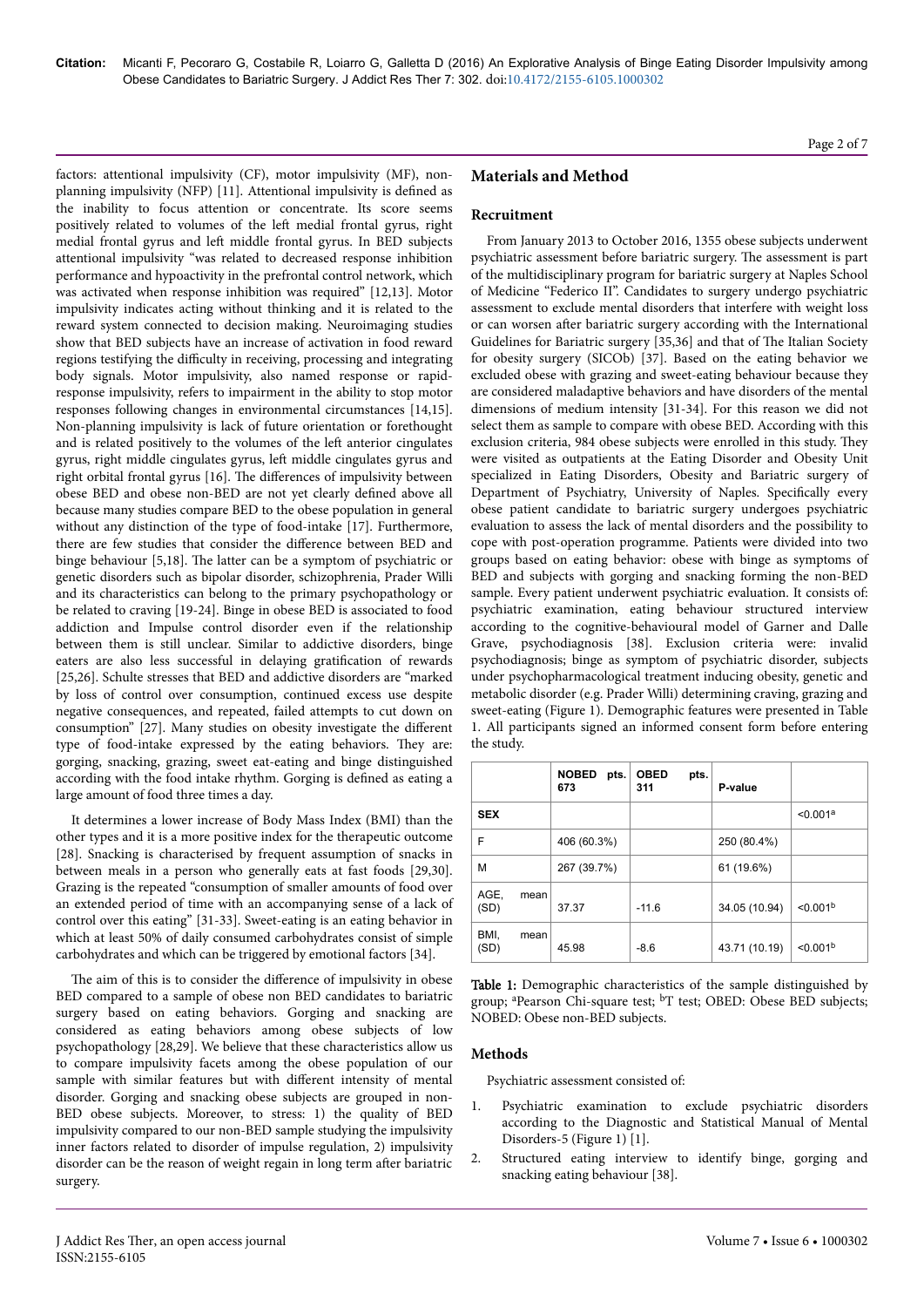Page 3 of 7

3. Psychometric evaluation performed by rating scales validated for the psychopathological dimension to be investigated: Binge Eating Scale (BES), Barratt Impulsiveness Scale (BIS-11) and Eating Disorder Inventory (EDI-2).



BES is one of the most common instruments used to screen binge eating severity in unidimensional way. It is used to assess the presence of binge eating behavior indicative of an eating disorder [39-41].

BIS-11 was chosen according to the Barratt model of impulsivity for measuring Self-report impulsivity. We considered the Global score to assess impulsivity tendency in general associated to BES Global score; the inner factors of BIS-11 (cognitive impulsiveness-CF, motor

impulsiveness-MF, non-planning impulsiveness-NPF) to determine the quality of impulsiveness disorder. [11,42-45].

EDI-2 is a self-reported questionnaire used to assess the presence of Eating Disorders included BED. Specifically the following subscales investigate impulsivity: Bulimia (Bu) indicates episodes of binge eating and purging, Impulse Regulation (IR) shows the ability to regulate impulsive behavior, especially the binge behaviour, Ineffectiveness (I) assesses feelings of inadequacy, insecurity, worthlessness and having no control over their lives; Interoceptive Awareness (IA) measures the ability of an individual to discriminate between sensations and feelings, and between the sensations of hunger and satiety [46]. They were chosen and associated to BIS-11 factors to investigate the quality of impulsivity. Global BES score, BIS-11 total score and EDI-2 Bu subscale were used to assess impulsivity quantity; BIS-11 inner factors and EDI-2 subscales: IR, I, IA to assess impulsivity quality. In this study the analysis of every score and their relationship were be used to clarify the difference of impulsivity between obese BED subjects and obese non BED. Нis study met the criteria of a cross-sectional design.

# **Statistics**

The Chi square test was used to assess the homogeneity of gender distribution among the groups. T-test was performed to analyse the differences in mean values on rating scales scores in between the two groups of obese subjects with the different eating behaviors. The analysis of covariance (ANCOVA) in a univariate general linear model was performed to test the interaction of age and gender scores as covariates. In all tests, significance was set at  $p<0.05$  (two-tailed). All analyses were carried out using IBM(C) SPSS(C) Statistics version 20.

|                    | Group (OBED/NOBED) *age interaction |                            |                | Group (OBED/NOBED) *gender interaction |                            |                |
|--------------------|-------------------------------------|----------------------------|----------------|----------------------------------------|----------------------------|----------------|
|                    | Significance a                      | <b>Partial Eta squared</b> | <b>Result</b>  | Significance a                         | <b>Partial Eta squared</b> | Result         |
| <b>BES</b>         | $p=0.863$                           | < 0.001                    | No interaction | p=0.466                                | 0.001                      | No interaction |
| <b>BIS-11 (Ba)</b> | $p=0.545$                           | < 0.001                    | No interaction | p=0.760                                | < 0.001                    | No interaction |
| $-CF$              | $p=0.610$                           | < 0.001                    | No interaction | p=0.897                                | < 0.001                    | No interaction |
| - NPF              | p=0.467                             | 0.001                      | No interaction | p=0.866                                | < 0.001                    | No interaction |
| $-MF$              | $p=0.729$                           | < 0.001                    | No interaction | p=0.247                                | 0.001                      | No interaction |
| $EDI-2$ (I)        | $p=0.153$                           | 0.002                      | No interaction | $p=0.560$                              | < 0.001                    | No interaction |
| $EDI-2$ (Bu)       | p=0.656                             | < 0.001                    | No interaction | p=0.617                                | < 0.001                    | No interaction |
| $EDI-2$ (IA)       | $p=0.329$                           | 0.001                      | No interaction | p=0.298                                | 0.001                      | No interaction |
| $EDI-2$ ( $IR$ )   | $p=0.900$                           | < 0.001                    | No interaction | p=0.082                                | 0.003                      | No interaction |

Table 2: Interaction of age and gender on mean scores of each psychopathological dimension among the two groups; <sup>a</sup>Analysis of covariance (ANCOVA); OBED: Obese BED subjects; NOBED: Obese non-BED subjects.

# **Results**

Demographics of the sample are reported in Table 1. Нe  $distribution$  of gender throughout the groups was significantly different, with a progressive increase in female percentage in obese non BED (gorging/snacking) and obese BED (binge) groups (Chi square test, p<0.001). Since mean age and gender distribution were significantly different among the two groups, the analysis of covariance (ANCOVA) was carried out in a univariate general linear model to establish whether the significant differences in psychopathology assessment described above may also be affected by these two variables. Results are reported in Table 2. Partial Eta squared scores are also reported as estimates of effect size. No significant interaction was found. Нe binge behaviour as symptom was found associated to psychiatric disorder (16.2%). Specifically: general anxiety disorder (2.43%), bipolar and related disorders (1,35%), depressive disorders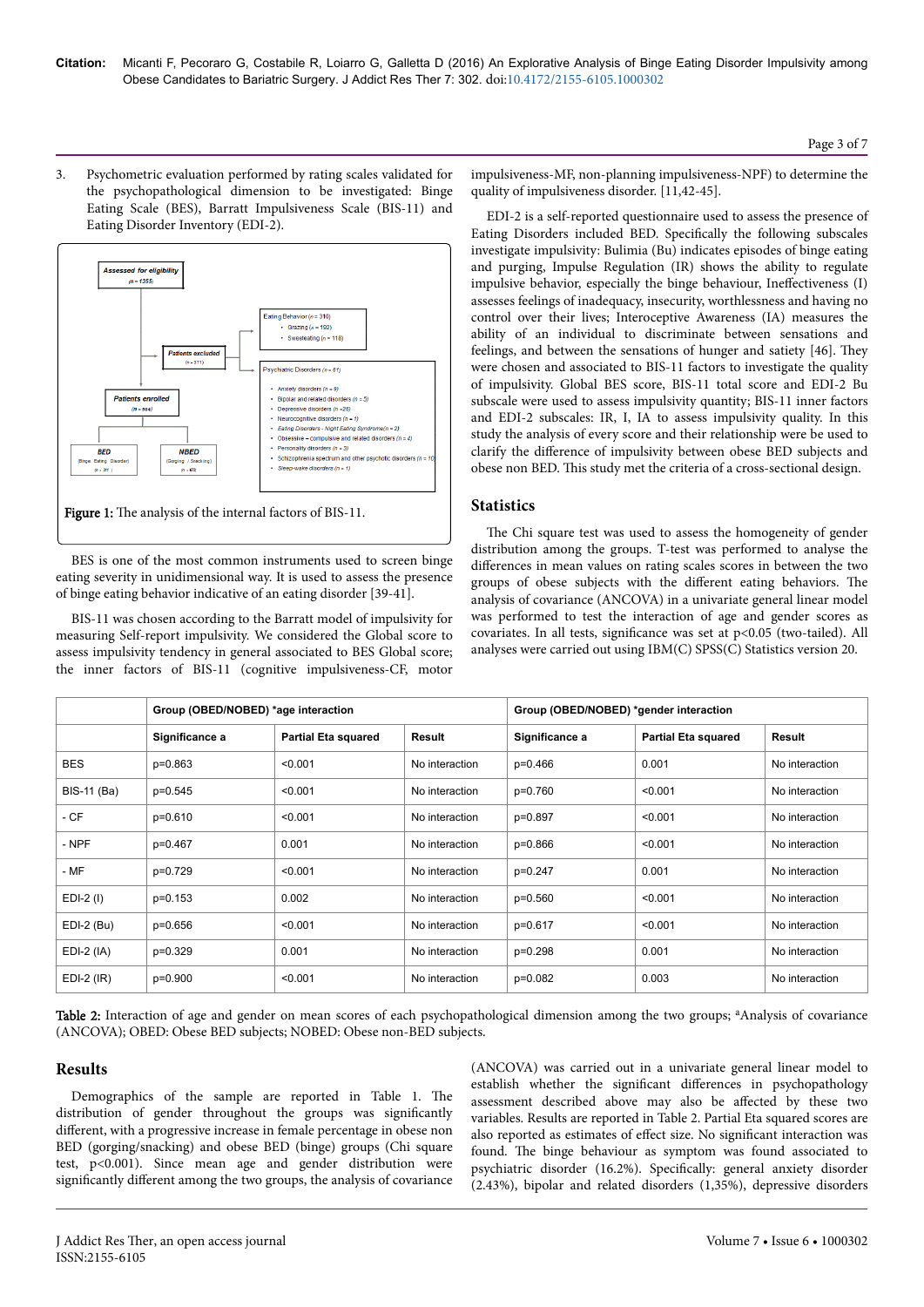(7,3%), cognitive disorders (0,3%), obsessive-compulsive and related disorders (1,08%), personality disorders (0,8%), schizophrenia spectrum and other psychotic disorders (2,7%), sleep-wake disorders (0,3%),Night Eating Syndrome (6,13%). At Impulsiveness assessment, significant differences were found on the mean Global scores of BES, BIS-11, (T-Test, p<0.001 for each one). In all these assessments, mean scores were significantly higher in obese BED subjects compared to obese non BED (T-test, p<0.001 in all assessments). Significant differences among the two samples were found at BIS-11: CF, MF, NPF, factors (T-test, p<0.001 for each factor).

|                          | Gorging/Snacking pts.<br>673 | <b>BED</b><br>pts.<br>311 | Total<br>pts.<br>984 | Р.<br>value                                    |
|--------------------------|------------------------------|---------------------------|----------------------|------------------------------------------------|
|                          | Mean (SD)                    | Mean (SD)                 | Mean (SD)            |                                                |
| <b>BES</b>               | 10.59 (6.38)                 | 28.11 (6.28)              | 16.13 (6.35)         | < 0.001<br>a                                   |
| EDI-2 (Bu)               | 2.22(2.78)                   | 8.42 (4.75)               | 4.18 (3.40)          | < 0.001<br>a                                   |
| $EDI-2$ (IA)             | 4.37 (4.42)                  | 10.47 (6.13)              | 6.30(4.96)           | < 0.001<br>a                                   |
| BIS-11 (Ba) <sup>*</sup> | 59.02 (9.57)                 | 75.44<br>(11.24)          | 64.21 (10.1)         | $\overline{\phantom{a}}$<br>0.001 <sup>a</sup> |
| *subscales:              |                              |                           |                      |                                                |
| - BIS-11 (CF)            | 13.93 (3.22)                 | 19.48 (4.44)              | 15.68 (3.61)         | < 0.001<br>а                                   |
| <b>BIS-11</b><br>(NPF)   | 25.09 (4.75)                 | 30.57 (4.98)              | 26.82 (4.82)         | < 0.001<br>a                                   |
| - BIS-11 (MF)            | 20.13 (4.10)                 | 25.64 (4.85)              | 21.87 (4.34)         | < 0.001<br>a                                   |
| $EDI-2$ (I)              | 4.83 (4.88)                  | 11.23 (6.61)              | 6.85(5.43)           | < 0.001<br>а                                   |
| $EDI-2$ (IR)             | 3.06(3.85)                   | 8.74 (6.59)               | 4.85 (4.72)          | < 0.001<br>a                                   |

Table 3: Mean scores with standard deviations among the groups for every mental dimension; Notes: aT test; Ba=Barratt; EDI-2: Bu=Bulimia; IA=Interoceptive Awareness; EDI-2: IR=Impulse Regulation; I=Ineffectiveness.

Mean scores were significantly higher in obese BED subjects compared to the other groups (T-test, p<0.001 in all assessments). Results were reported in Table 2. Нe analysis of the internal factors of BIS-11 showed a higher increase of CF and Mf than NPF (Figure 1). EDI-2 subscales showed a higher increase of IR, I, BU, IA in obese BED subjects compared to obese non BED (Table 3; Figure 2).



# **Discussion**

Generally obese subjects were considered as a global entity without any difference except for subjects suffering from BED. Previous studies showed that differences exist examining eating behaviours, emotional regulation and the response to food stimuli [47-51]. In this study we selected obese subjects with gorging and snacking behavior that can, in a continuous spectrum, be regarded as subjects with low psychopathology in all obese mental dimensions such as body image, mood and anxiety [28,29] (Table 4).

|                          | Grazing pts. 261 | <b>BED pts. 311</b> | Total pts. 572 | P -value             |
|--------------------------|------------------|---------------------|----------------|----------------------|
|                          | Mean (SD)        | Mean (SD)           | Mean (SD)      |                      |
| <b>BES</b>               | 19.72 (6.40)     | 28.11 (6.28)        | 24.28 (6.34)   | < 0.001a             |
| $EDI-2$ (Bu)             | 4.81 (3.87)      | 8.42 (4.75)         | 6.77(4.35)     | < 0.001a             |
| $EDI-2$ (IA)             | 7.03 (4.77)      | 10.47 (6.13)        | 8.90(5.51)     | < 0.001 <sup>a</sup> |
| BIS-11 (Ba) <sup>*</sup> | 66.36 (9.42)     | 75.44 (11.24)       | 71.3 (10.41)   | < 0.001a             |
| subscales:               |                  |                     |                |                      |
| - BIS-11 (CF)            | 16.13 (3.52)     | 19.48 (4.44)        | 17.95 (4.02)   | $0.001a$             |
| - BIS-11 (NPF)           | 28.11 (4.58)     | 30.57 (4.98)        | 29.45 (4.8)    | < 0.001a             |
| - BIS-11 (MF)            | 22.12 (4.36)     | 25.64 (4.85)        | 24.03 (4.63)   | < 0.001a             |
| $EDI-2$ (I)              | 7.8(5.55)        | 11.23 (6.61)        | 9.66(6.13)     | < 0.001a             |
| $EDI-2$ (IR)             | 5.44(5.00)       | 8.74 (6.59)         | 7.23 (5.87)    | $0.001a$             |

Table 4: Mean scores with standard deviations among the groups for every mental dimension; Notes: <sup>a</sup>T test; Ba=Barratt; EDI-2: Bu=Bulimia; IA=Interoceptive Awareness EDI-2: IR=Impulse Regulation; I=Ineffectiveness.

Actually, in our knowledge, there is no study about the differences of impulsivity among obese subjects distinguished by eating behaviours. Moreover they compared obese BED to all obese subjects [17]. The analysis of the peculiar facets of impulsivity in obese BED compared to non-obese BED distinguished by the eating behavior can contribute to highlight the quality of impulsive disorder and establish

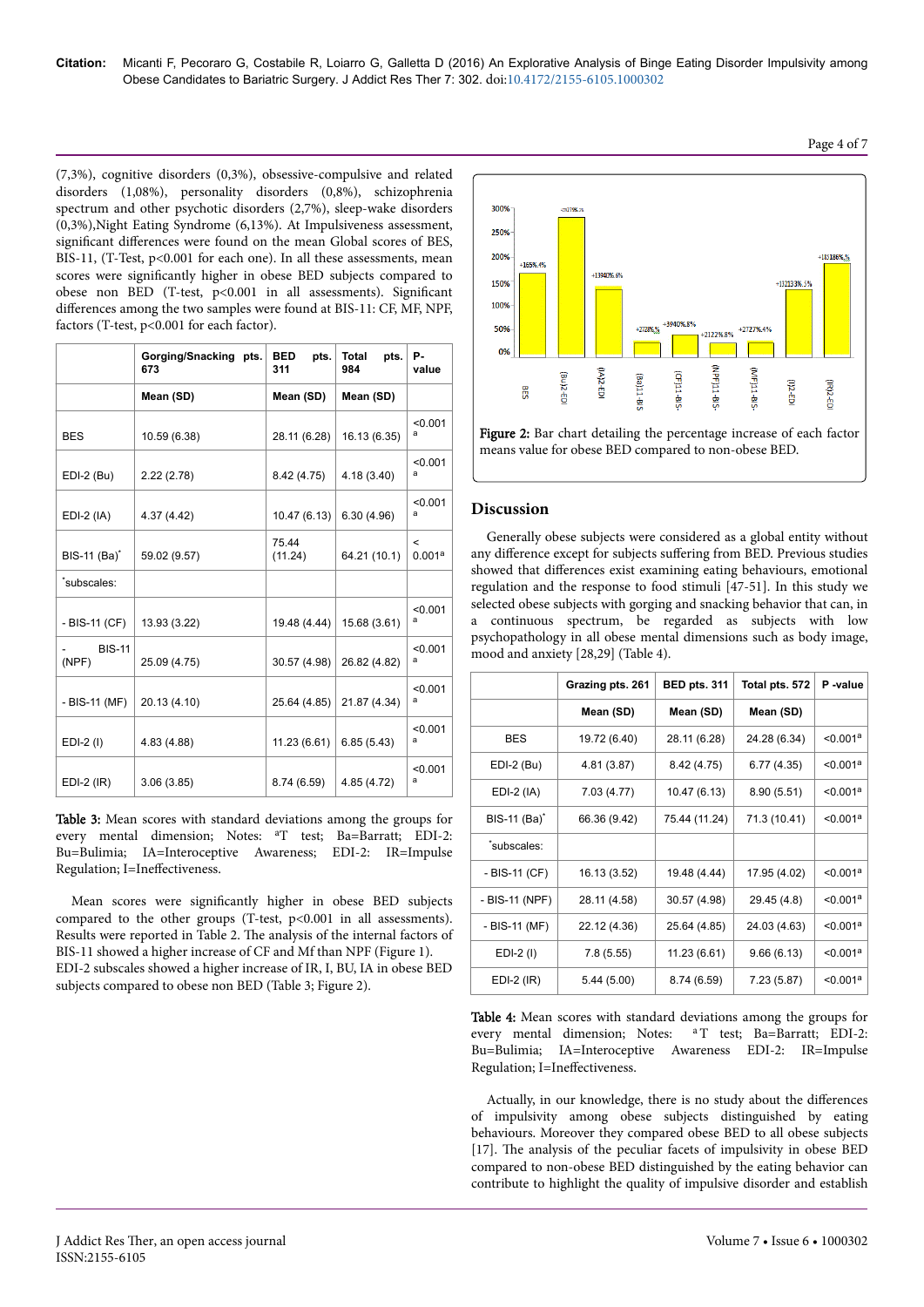Page 5 of 7

different therapeutic program for bariatric surgery candidates. Bariatric surgery studies about the possible causes of weight regain highlight that BED is a high risk for weight regain in post-operation period especially in long term [52-56]. Data analysis of BES, BIS-11global score and of EDI-2: Bulimia shows that obese non BED has no tendency to binge. On the contrary, obese BED has high scores of impulsivity stressing that the impulse regulation disorder induces binge. Нese data are consistent with other study underlining that BED has a peculiar form of dishinibition of the impulse control [9,57-59]. So that impulsivity can be considered among obesity mental dimensions marker of BED psychopathology even if also disorder of body image, anxiety and mood contribute to it [29]. The quality analysis of impulsivity show that obese non BED have low levels of attentional, motor and non-planning factors , with the prevalence of attentional and motor factors. Нese data can explain their tendency to overeat related to low dysregulation of the inhibition system of the food-related reward [16,17,60,61]. Obese BED has high levels of attentional and motor impulsivity. Нe high levels of CF and MF related to the high level of EDI-2 Ineffectiveness stressing the inability to control own's life indicates that the impulsivity disorder is reinforced by feelings of inadequacy and insecurity. Нese data are consistent with other researches emphasizing the critical role of ineffectiveness in Eating Disorders [62,63]. Нe increase of Impulse Regulation subscale can be associated to cognitive and motor factors reinforcing the relationship between impulse control disorder and emotional regulation. Нe arousal of food intake felt by obese BED determining an immediate action could be explained by the interaction of these components. Non planning impulsivity has a higher score than obese non BED but the internal analysis of BIS-11 factors show a less increase. Нis data is consistent with the other studies [58,59,61] underlining that the inability to think for future (non-planning) seems not to be specific of BED, but can be inserted in the spectrum of Impulse Control disorder to which BED could belong [57,62-67]. Moreover, the high score of EDI-2 Interoceptive Awareness subscale testify the lack of body stimuli perception: specifically the ability to distinguish hunger or satiety signals. It strongly contributes to the complete dysregulation of the impulsive system in obese BED compared to obese non BED. High score of Interoceptive Awareness can be related to high level of Cognitive Factor and affected the reward-related decision making determining the impossibility to stop eating [14,61,67]. Data analysis highlights that impulsivity in obese BED seems to be a very articulated construct formed by disrupt of impulsivity system associated to a dysregulation of the emotional regulation system. Нese features are peculiar of obese BED impulsive psychopathology compared to obese non BED. Нis latter have sufficient ability to have control of own's life and better impulse regulation that associated to the internal prevalence of cognitive factor indicate, according to other studies, the ability to stop and control food-intake [18,28]. Obese non BED show low levels of all the factors examined and for this reason they are able to stop eating, have impulse control and feel satiety. Нese features are predictor of achieving weight loss and maintenance after bariatric surgery in short and long term [68,69].

# **Conclusion**

This study shows that impulsivity can be considered marker of obese BED psychopathology. Data analysis of the impulsivity facets, according with neurobiological studies indicates that a disorder of the three components occurs. Нe association with low interoceptive awareness, insecurity and insufficient impulse regulation emphasize that obese BED suffer from disorder of the emotional regulation system. It determines the inability to cope with bariatric surgery program and is a risk for side surgical effects and weight regain in long period. Obese BED need psychiatric treatment before surgery to reduce binge and increase the ability to feel the satiety that bariatric surgery induces. Obese non BED undergoes bariatric surgery without a previous psychiatric treatment according to the substantial regulation of the impulsivity system associated to low psychopathological levels of the other mental dimensions.

#### **Limits**

One limit of this study is the lack of control clinical study on the effect of obese BED treatment before bariatric surgery to show that impulse control is sufficient to determining satisfactory weight loss and maintenance after the operation. Moreover no longitudinal data are shown to demonstrate that the association with personality traits such as insecurity, worthlessness and the dysregulation of the hunger-satiety system provoke risk of weight regain. Similarly this study does not show results after bariatric surgery of the effects of low psychopathology of the obese non BED sample.

# **Contributors**

All the authors included in this work have taken part in conceiving the research, in collecting data and interpreting the results. All the authors have contributed to manuscript review. Everyone has approved the final version.

Fausta Micanti has conceived, interpreted and revised the manuscript.

Giuseppe Pecoraro has contributed to subject's recruitment and follow-up.

Raimondo Costabile has conceived and performed the statistical analysis.

Giuseppe Loiarro has contributed to subject's recruitment and follow-up.

Diana Galletta has interpreted and revised the psychometric data and revised manuscript.

Fausta Micanti, Giuseppe Pecoraro, Raimondo Costabile, Giuseppe Loiarro, Diana Galletta, declare that no funding source are involved in this study.

# **Conflict of Interest**

On behalf of all authors, the corresponding author states that there is no conflict of interest.

#### **References**

- 1. American Psychiatric Association (2013) Diagnostic and statistical manual of mental disorders, DSM-5, 5th American Psychiatric Publishing, Arlington, VA.
- 2. American Psychiatric Association (2000) American psychiatric association diagnostic and statistical manual of mental disorders, 4th Edition.
- 3. [Dingemans AE, van Furth EF \(2012\) Binge eating disorder](http://dx.doi.org/10.1002/eat.20905) [psychopathology in normal weight and obese individuals. Int J Eat Disord](http://dx.doi.org/10.1002/eat.20905) [45: 135-138.](http://dx.doi.org/10.1002/eat.20905)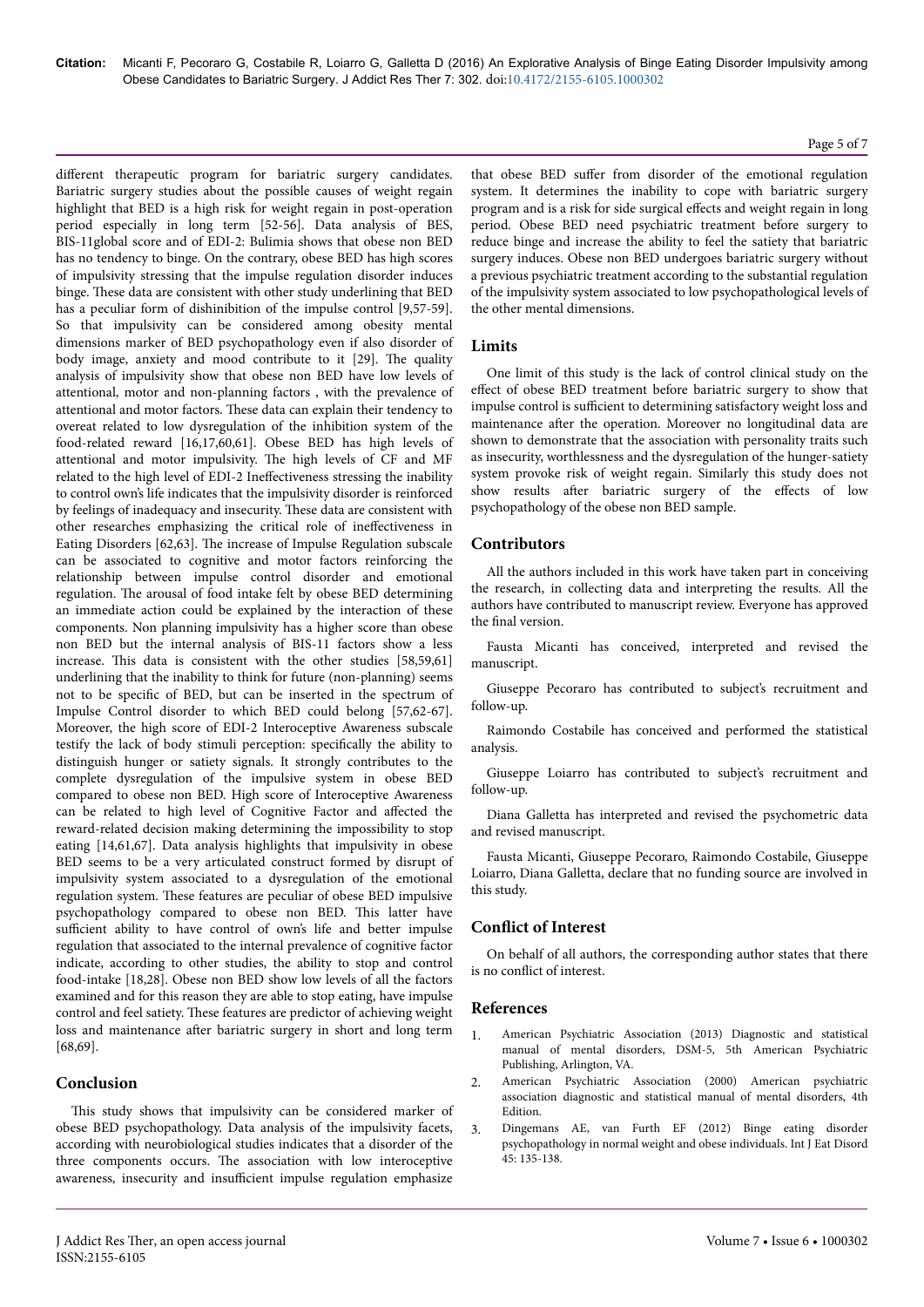Page 6 of 7

- 4. [Grilo CM, White MA, Gueorguieva R, Wilson GT, Masheb RM \(2013\)](https://dx.doi.org/10.1017/S0033291712002097) Predictive significance [of the overvaluation of shape/weight in obese](https://dx.doi.org/10.1017/S0033291712002097) [patients with binge eating disorder: Findings from a randomized](https://dx.doi.org/10.1017/S0033291712002097) [controlled trial with 12 month follow-up. Psychol Med 43: 1335-1344](https://dx.doi.org/10.1017/S0033291712002097).
- 5. [Amianto F, Ottone L, Abbate Daga G, Fassino S \(2015\) Binge-eating](https://dx.doi.org/10.1186/s12888-015-0445-6) [disorder diagnosis and treatment: A recap in front of DSM-5. BMC](https://dx.doi.org/10.1186/s12888-015-0445-6) [Psychiatry 15: 70.](https://dx.doi.org/10.1186/s12888-015-0445-6)
- 6. [Leombruni P, Rocca G, Fassino S, Gastaldi F, Nicotra B, et al. \(2014\) An](https://dx.doi.org/10.1159/000356810) [exploratory study to subtype obese binge eaters by personality traits.](https://dx.doi.org/10.1159/000356810) [Psychother Psychosom 83:114-118.](https://dx.doi.org/10.1159/000356810)
- 7. [Moeller FG, Barratt ES, Dougherty DM, Schmitz JM, Swann AC \(2001\)](http://dx.doi.org/10.1176/appi.ajp.158.11.1783) [Psychiatric aspects of impulsivity. Am J Psychiatry 158: 1783-1793.](http://dx.doi.org/10.1176/appi.ajp.158.11.1783)
- 8. Dawe S, Loxton NJ (2004) The [role of impulsivity in the development of](https://dx.doi.org/10.1016/j.neubiorev.2004.03.007) [substance use and eating disorders. Neurosci Biobehav Rev 28: 343-351](https://dx.doi.org/10.1016/j.neubiorev.2004.03.007).
- 9. [Schag K, Teufel M, Junne F, Preissl H, Hautzinger M, et al. \(2013\)](https://dx.doi.org/10.1371/journal.pone.0076542) [Impulsivity in binge eating disorder: Food cues elicit increased reward](https://dx.doi.org/10.1371/journal.pone.0076542) [responses and disinhibition. PLoS One 16: e76542.](https://dx.doi.org/10.1371/journal.pone.0076542)
- 10. [Mitchell MR and Potenza MN \(2014\) Recent Insights into the](https://dx.doi.org/10.1007/s40429-014-0037-4) [neurobiology of impulsivity. Curr Addict Rep 1: 309-319.](https://dx.doi.org/10.1007/s40429-014-0037-4)
- 11. [Patton JH, Stanford MS, Barratt ES \(1995\) Factor structure of the Barrett](https://dx.doi.org/10.1002/1097-4679(199511)51:6%3c768::AID-JCLP2270510607%3e3.0.CO;2-1) [impulsiveness scale. J Clin Psychol 51: 768-774.](https://dx.doi.org/10.1002/1097-4679(199511)51:6%3c768::AID-JCLP2270510607%3e3.0.CO;2-1)
- 12. [Cho SS, Pellecchia G, Aminian K, Ray N, Segura B, et al. \(2013\)](https://dx.doi.org/10.1007/s10548-012-0270-x) [Morphometric correlation of impulsivity in medial prefrontal cortex.](https://dx.doi.org/10.1007/s10548-012-0270-x) [Brain Topogr 26: 479-487.](https://dx.doi.org/10.1007/s10548-012-0270-x)
- 13. [Hege MA, Stingl KT, Kullmann S, Schag K, Giel KE, et al. \(2015\)](https://dx.doi.org/10.1038/ijo.2014.99) [Attentional impulsivity in binge eating disorder modulates response](https://dx.doi.org/10.1038/ijo.2014.99) [inhibition performance and frontal brain networks. Int J Obes \(Lond\) 39:](https://dx.doi.org/10.1038/ijo.2014.99) [353-360.](https://dx.doi.org/10.1038/ijo.2014.99)
- 14. [Wu M, Brockmeyer T, Hartmann M, Skunde M, Herzog W, et al. \(2016\)](https://dx.doi.org/10.1016/j.neubiorev.2015.11.017) [Reward-related decision making in eating and weight disorders: A](https://dx.doi.org/10.1016/j.neubiorev.2015.11.017) [systematic review and meta-analysis of the evidence from](https://dx.doi.org/10.1016/j.neubiorev.2015.11.017) [neuropsychological studies. Neurosci Biobehav Rev 61: 177-96.](https://dx.doi.org/10.1016/j.neubiorev.2015.11.017)
- 15. [Fineberg NA, Chamberlain SR, Goudriaan AE, Stein DJ, Vanderschuren](https://dx.doi.org/10.1017/S1092852913000801) [LJ, et al. \(2014\) New developments in human neurocognition: Clinical,](https://dx.doi.org/10.1017/S1092852913000801) [genetic and brain imaging correlates of impulsivity and compulsivity.](https://dx.doi.org/10.1017/S1092852913000801) [CNS Spectr 19: 69-89.](https://dx.doi.org/10.1017/S1092852913000801)
- 16. [Kessler RM, Hutson PH, Herman BK, Potenza MN \(2016\)](http://dx.doi.org/10.1016/j.neubiorev.2016.01.013) Нe [neurobiological basis of binge-eating disorder. Neurosci Biobehav Rev 63:](http://dx.doi.org/10.1016/j.neubiorev.2016.01.013) [223-238.](http://dx.doi.org/10.1016/j.neubiorev.2016.01.013)
- 17. [Schag K1, Schönleber J, Teufel M, Zipfel S, Giel KE \(2013\) Food-related](http://dx.doi.org/10.1111/obr.12017) [impulsivity in obesity and binge eating disorder-A systematic review.](http://dx.doi.org/10.1111/obr.12017) [Obes Rev 14: 477-495.](http://dx.doi.org/10.1111/obr.12017)
- 18. [Mitchell JE, King WC, Courcoulas A, Dakin G, Elder K, et al. \(2015\)](https://dx.doi.org/10.1002/eat.22275) [Eating behavior and eating disorders in adults before bariatric surgery.](https://dx.doi.org/10.1002/eat.22275) [Int J Eat Disord. 48: 215-222.](https://dx.doi.org/10.1002/eat.22275)
- 19. [Lopresti AL, Drummond PD \(2013\) Obesity and psychiatric disorders:](https://dx.doi.org/10.1016/j.pnpbp.2013.05.005) [Commonalities in dysregulated biological pathways and their](https://dx.doi.org/10.1016/j.pnpbp.2013.05.005) [implications for treatment. Prog Neuropsychopharmacol Biol Psychiatry](https://dx.doi.org/10.1016/j.pnpbp.2013.05.005) [1: 92-99.](https://dx.doi.org/10.1016/j.pnpbp.2013.05.005)
- 20. [Luppino FS, de Wit LM, Bouvy PF, Stijnen T, Cuijpers P, et al. \(2010\)](https://dx.doi.org/10.1001/archgenpsychiatry.2010.2) [Overweight, obesity and depression: A systematic review and meta](https://dx.doi.org/10.1001/archgenpsychiatry.2010.2)[analysis of longitudinal studies. Arch Gen Psychiatry 67: 220-229.](https://dx.doi.org/10.1001/archgenpsychiatry.2010.2)
- 21. [Kivimäki M, Batty GD, Singh-Manoux A, Nabi H, Sabia S, et al. \(2009\)](https://dx.doi.org/10.1192/bjp.bp.108.057299) [Association between common mental disorder and obesity over the adult](https://dx.doi.org/10.1192/bjp.bp.108.057299) [life course. Br J Psychiatry 95: 149-55.](https://dx.doi.org/10.1192/bjp.bp.108.057299)
- 22. [Lin HY, Huang CK, Tai CM, Lin HY, Kao YH, et al. \(2013\) Psychiatric](https://dx.doi.org/10.1186/1471-244X-13-1) [disorders of patients seeking obesity treatment. BMC Psychiatry 2: 1-13.](https://dx.doi.org/10.1186/1471-244X-13-1)
- 23. [Schmidt F, Körber S, de Zwaan M, Müller A \(2012\) Impulse control](https://dx.doi.org/10.1002/erv.2162) [disorders in obese patients. Eur Eat Disord Rev 20: e144-147.](https://dx.doi.org/10.1002/erv.2162)
- 24. Ng L and [Davis C \(2013\) Cravings and food consumption in binge eating](http://dx.doi.org/10.1016/j.eatbeh.2013.08.011) [disorder. Eat Behav 14: 472-475.](http://dx.doi.org/10.1016/j.eatbeh.2013.08.011)
- 25. [Davis C, Patte K, Curtis C, Reid C \(2010\) Immediate pleasures and future](https://dx.doi.org/10.1016/j.appet.2009.11.002) [consequences. A neuropsychological study of binge eating and obesity.](https://dx.doi.org/10.1016/j.appet.2009.11.002) [Appetite 54: 208-213.](https://dx.doi.org/10.1016/j.appet.2009.11.002)
- 26. Manwaring JL, Green L, Myerson J, Strube MJ, Wilfley DE (2011) Discounting of various types of rewards by women with and without binge eating disorder: Evidence for general rather than specific differences. Psychol Rec 61: 561-582.
- 27. [Schulte EM, Grilo CM, Gearhardt AN \(2016\) Shared and unique](http://dx.doi.org/10.1016/j.cpr.2016.02.001) [mechanisms underlying binge eating disorder and addictive disorders.](http://dx.doi.org/10.1016/j.cpr.2016.02.001) [Clin Psychol Rev 44: 125-139.](http://dx.doi.org/10.1016/j.cpr.2016.02.001)
- 28. [Masheb RM and Grilo CM \(2006\) Eating patterns and breakfast](https://doi.org/10.1016/j.brat.2005.10.013) [consumption in obese patients with binge disorder. Behav Res](https://doi.org/10.1016/j.brat.2005.10.013) Ther 44: [1545-1553.](https://doi.org/10.1016/j.brat.2005.10.013)
- 29. [Micanti F, Iasevoli F, Cucciniello C, Costabile R, Loiarro G, et al. \(2016\)](https://doi.org/10.1007/s40519-016-0275-7) The [relationship between emotional regulation and eating behaviour: A](https://doi.org/10.1007/s40519-016-0275-7) [multidimensional analysis of obesity psychopathology Eat Weight Disord.](https://doi.org/10.1007/s40519-016-0275-7)
- 30. [Faria SL, Kelly EO, Faria OP, Ito MK \(2009\) Snack-eating patients](https://doi.org/10.1007/s11695-008-9704-7) experience lesser weight loss after [roux-en-y gastric bypass surgery. Obes](https://doi.org/10.1007/s11695-008-9704-7) [Surg 19: 1293-1296.](https://doi.org/10.1007/s11695-008-9704-7)
- 31. [Conceicao EM, Mitchell JE, Scott GE, Machado PP, Lancaster K, et al.](https://doi.org/10.1016/j.soard.2014.05.002) (2014) What is "grazing"? Reviewing its definition, frequency, clinical [characteristics and impact on bariatric surgery outcomes and proposing a](https://doi.org/10.1016/j.soard.2014.05.002) standardized definition. [Surg Obes Relat Dis 10: 973-982.](https://doi.org/10.1016/j.soard.2014.05.002)
- 32. [Colles SL, Dixon JB, O'Brien PE \(2008\) Grazing and loss of control](https://doi.org/10.1038/oby.2007) [related to eating: Two high-risk factors following bariatric surgery.](https://doi.org/10.1038/oby.2007) [Obesity 16: 615-622.](https://doi.org/10.1038/oby.2007)
- 33. [Lane B, Szabo´ M \(2013\) Uncontrolled, repetitive eating of small amounts](https://doi.org/10.1017/bec.2013.6) [of food or 'grazing': Development and evaluation of a new measure of](https://doi.org/10.1017/bec.2013.6) [atypical eating. Behav Chang 30: 57-73.](https://doi.org/10.1017/bec.2013.6)
- 34. [van den Heuvel M, Hörchner R, Wijtsma A, Bourhim N, Willemsen D, et](https://dx.doi.org/10.1007/s11695-010-0094-2) al. (2011) Sweet eating: A definition [and the development of the Dutch](https://dx.doi.org/10.1007/s11695-010-0094-2) [Sweet Eating Questionnaire. Obes Surg 21: 714-721.](https://dx.doi.org/10.1007/s11695-010-0094-2)
- 35. [Mechanick JI, Youdim A, Jones DB, Garvey WT, Hurley DL, et al. \(2013\)](https://dx.doi.org/10.1002%2Foby.20461) [Clinical practice guidelines for the perioperative nutritional, metabolic](https://dx.doi.org/10.1002%2Foby.20461) [and nonsurgical support of the bariatric surgery patient-2013 update:](https://dx.doi.org/10.1002%2Foby.20461) [Cosponsored by American Association of Clinical Endocrinologists, the](https://dx.doi.org/10.1002%2Foby.20461) [Obesity Society and American Society for Metabolic & Bariatric Surgery.](https://dx.doi.org/10.1002%2Foby.20461) [Surg Obes Relat Dis 9: 159-191.](https://dx.doi.org/10.1002%2Foby.20461)
- 36. [Sogg S, Lauretti J, West-Smith L \(2016\) Recommendations for the](https://dx.doi.org/10.1016/j.soard.2016.02.008) [presurgical psychosocial evaluation of bariatric surgery patients. Surg](https://dx.doi.org/10.1016/j.soard.2016.02.008) [Obes Relat Dis. 12: 731-749.](https://dx.doi.org/10.1016/j.soard.2016.02.008)
- 37. Foschi D, Di Lorenzo N, Piazza L (2016) Linee Guida di chirurgia dell'obesità. SICOb.
- 38. Dalle Grave R (2001) Terapia cognitivo comportamentale dell'obesità. Verona Positive Press: 249-260.
- 39. [Gormally J, Black S, Daston S, Rardin D \(1982\)](https://dx.doi.org/10.1016/0306-4603(82)90024-7) Нe assessment of binge [eating severity among obese persons. Addict Behav 7: 981-989.](https://dx.doi.org/10.1016/0306-4603(82)90024-7)
- 40. [Grupski AE, Hood MM, Hall BJ, Azarbad L, Fitzpatrick SL, et al. \(2013\)](https://dx.doi.org/10.1007/s11695-011-0537-4) [Examining the Binge Eating Scale in screening for binge eating disorder](https://dx.doi.org/10.1007/s11695-011-0537-4) [in bariatric surgery candidates. Obes Surg 23: 1-6.](https://dx.doi.org/10.1007/s11695-011-0537-4)
- 41. [Duarte C, Pinto-Gouveia J, Ferreira C \(2015\) Expanding binge eating](https://dx.doi.org/10.1016/j.eatbeh.2015.03.007) [assessment: Validity and screening value of the Binge Eating Scale in](https://dx.doi.org/10.1016/j.eatbeh.2015.03.007) [women from the general population. Eat Behav 18: 41-47.](https://dx.doi.org/10.1016/j.eatbeh.2015.03.007)
- 42. [Barratt ES \(1965\) Factor analysis of some psychometric measures of](http://dx.doi.org/10.2466/pr0.1965.16.2.547) [impulsiveness and anxiety. Psychol Rep 16: 547-554.](http://dx.doi.org/10.2466/pr0.1965.16.2.547)
- 43. [Fossati A, Di Ceglie A, Acquarini E, Barratt ES \(2001\) Psychometric](https://dx.doi.org/10.1002/jclp.1051) [properties of an Italian version of the Barratt Impulsiveness Scale-11](https://dx.doi.org/10.1002/jclp.1051) [\(BIS-11\) in nonclinical subjects. J Clin Psychol 57: 815-828.](https://dx.doi.org/10.1002/jclp.1051)
- 44. [Vasconcelos AG, Malloy-Diniz L, Correa H \(2012\) Systematic review of](https://dx.doi.org/10.1037%2Fa0032161) [psychometric properties of Barratt Impulsiveness Scale Version 11](https://dx.doi.org/10.1037%2Fa0032161) [\(BIS-11\). Clin Neuropsychiatry 9: 61-74.](https://dx.doi.org/10.1037%2Fa0032161)
- 45. [Spinella M \(2007\) Normative data and a short form of the Barratt](http://dx.doi.org/10.1080/00207450600588881) [Impulsiveness Scale. Int J Neurosci 117: 359-368.](http://dx.doi.org/10.1080/00207450600588881)
- 46. Garner DM (1991) Eating disorder inventory-2 professional manual. Psychological Assessment Resources, Odessa, FL.
- 47. [Gianini LM, White MA, Masheb RM \(2013\) Eating pathology, emotion](https://dx.doi.org/10.%201016/j.eatbeh.2013.05.008) [regulation and emotional overeating in obese adults with binge eating](https://dx.doi.org/10.%201016/j.eatbeh.2013.05.008) [disorder. Eat Behav 14: 309-313.](https://dx.doi.org/10.%201016/j.eatbeh.2013.05.008)